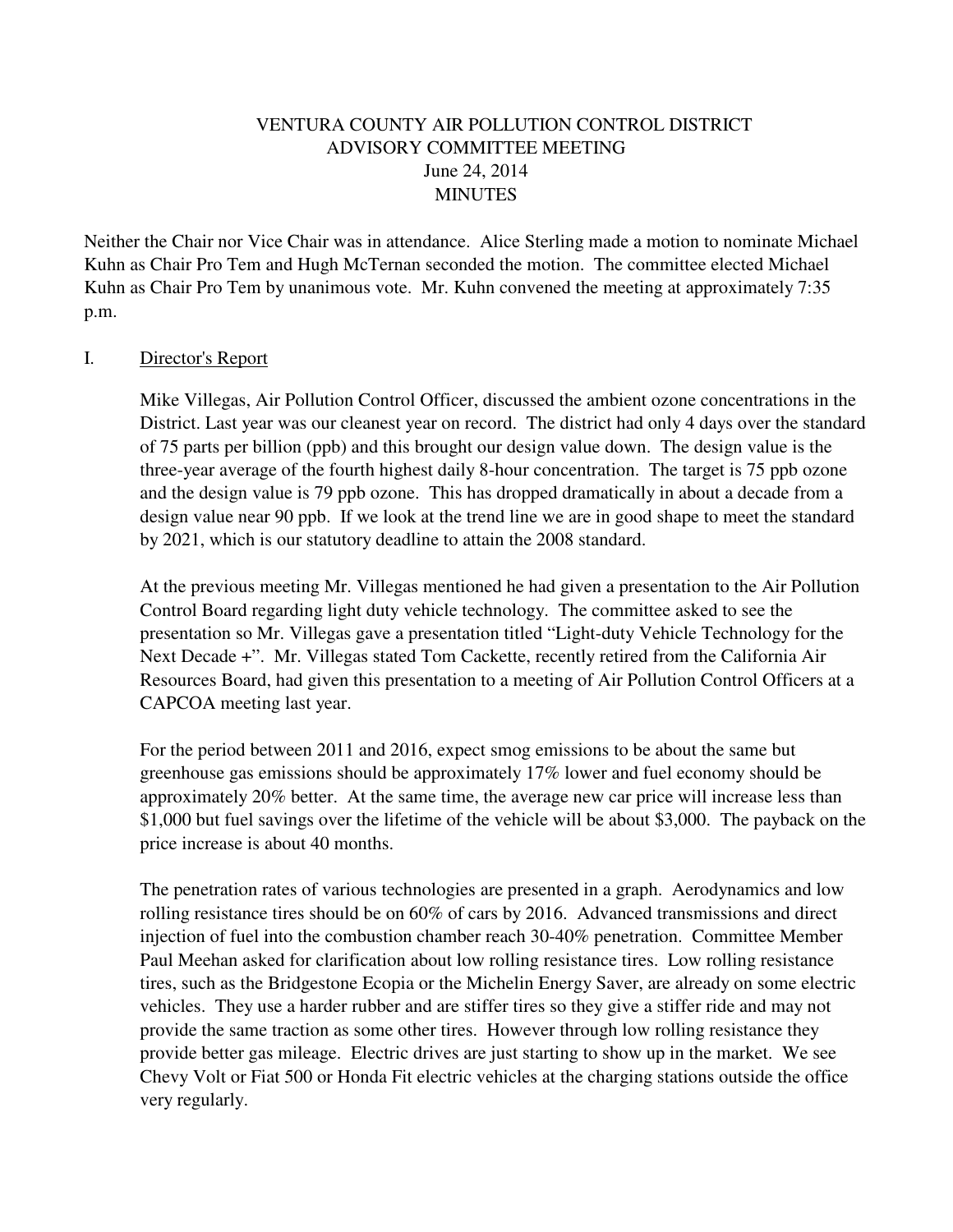The exciting projection shows up in the years 2017-2025. Smog emissions will show a  $75\%$ decrease by 2025. If you look at the portion of our inventory that comes from motor vehicles, if we end up with 25% of that it will be a major step forward for clean air in this county. Greenhouse gas emissions will be 34% lower and fuel economy will be 50% higher by 2025. Mr. Meehan asked if the technology is already there and only available for premium prices or is this something we are wishing for. Mr. Villegas stated he believes some of the technologies are already available. Committee Member Randy Johnson stated we are seeing some of it already with the multiple speed transmissions, advanced throttle bodies, direct injection and aerodynamics. Automotive industry never takes a quantum leap in technology at once – it is always phased in. Usually the higher-end cars get the technology first.

Committee Member Joan Burns questioned if the 75% reduction included diesel trucks. Mr. Villegas stated this applies to light duty vehicles. Ms. Burns questioned if the portion of smog emissions is shifting such that a greater portion is from heavy vehicles. Mr. Johnson stated clean diesel technology is available in heavy vehicles and high end passenger vehicles such as Mercedes. Clean diesel technology is near the level of gasoline engine technology was in the 1990's and it is advancing rapidly. They use electronically controlled fuel injection, catalytic converters, oxygen sensors, urea injection to reduce NOx, EGR and other technologies. They are beginning smog certification on diesels. The first phase is visual and electronic checks to make sure they are running properly but gas testing is coming.

The projections out to 2025 show aerodynamics and low rolling resistance tires deployed on almost every vehicle. Technologies such as direct injection, advanced transmissions and reduced mass of vehicles will reach 50-70% penetration by 2025. The electric drive including pure battery vehicles like the Tesla and hydrogen fuel cell vehicles are expected to exceed 15% of the market.

The state is going to require sales of zero emission vehicles (ZEV). They are projecting sales of plug-in hybrid cars like the Chevy Volt, which has some range purely on battery but has an internal combustion engine to extend the range past the battery capacity, and other ZEVs like battery electric and hydrogen fuel cell vehicles to reach 15%. Mr. Meehan asked if sales are driven by market pressures, how can sales be required. Mr. Villegas stated the mandate refers to the number of models offered for sale. The vehicles are starting to sell more so you see more of them on the roads.

The District is active in pushing electric vehicle infrastructure. The 75% reduction in smog emissions is too big not to go after. In 2013 there were about 2,000 level 2 chargers, which will charge a vehicle in 3-6 hours, statewide. Plans indicate approximately 18,000 level 2 chargers and approximately 200 fast chargers will be in place in the next decade. We have four chargers at this building and the county will be installing 10 additional chargers with a grant we helped them apply for. Camarillo Premium Outlets upgraded their old charges and they put in a fast charger near the Nike store that will charge a vehicle in about an hour.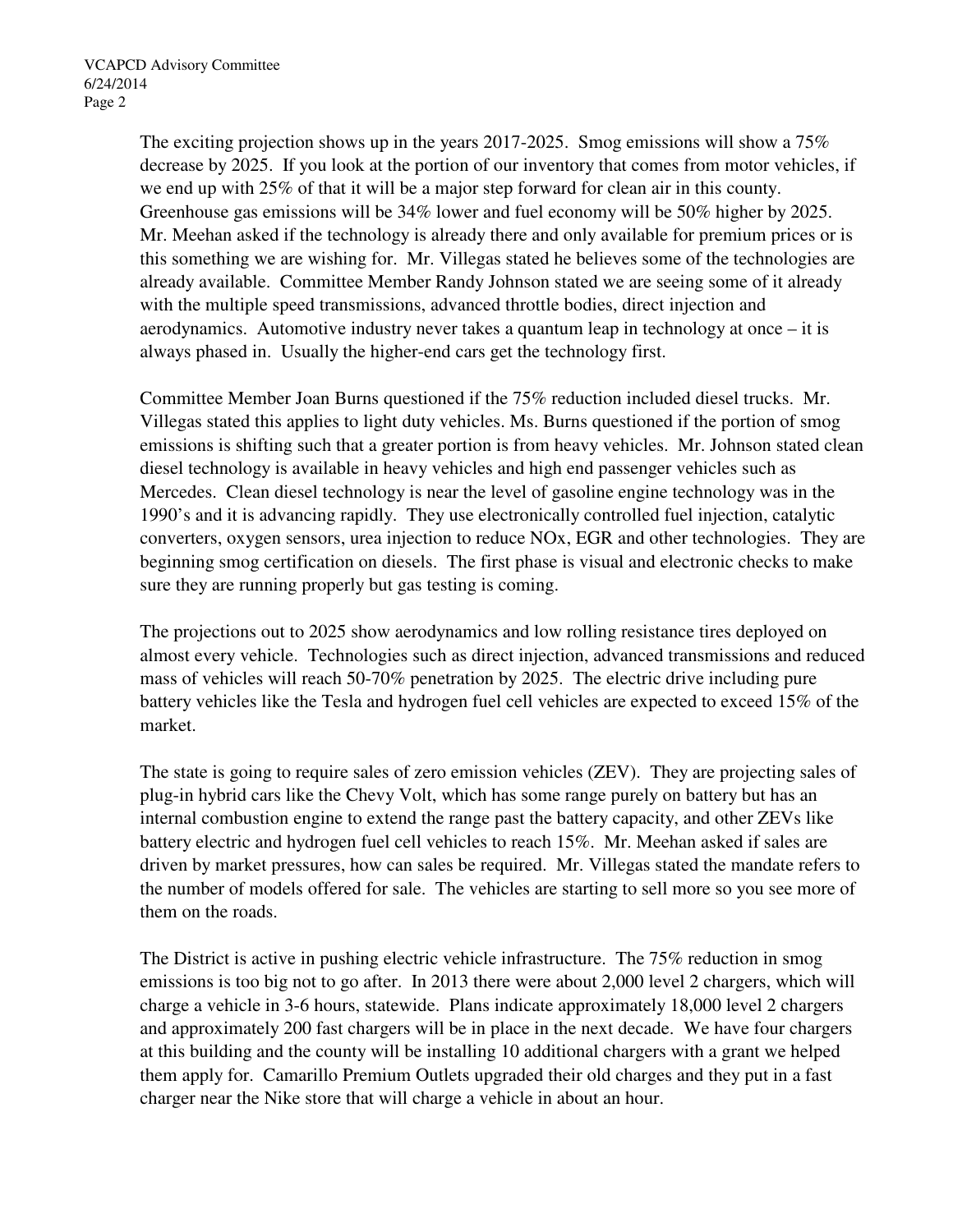Ms. Sterling asked about a master plan for charger locations and priority areas such as government centers and high employment areas. Mr. Villegas stated our district was the lead in forming a three county coalition with Santa Barbara County and San Luis Obispo County. SCAG is handling the LA region. Our three-county coalition got together to ensure the US 101 corridor is passable for battery electric vehicles. The coalition developed a plan to guide location of the chargers and what the priorities should be. We also reached out to the cities to encourage things like building requirements so when new homes are built they are roughed in for a charger in the garage. City outreach also helps building departments gain technical expertise so they are not hindering installations and to ensure the chargers are installed safely.

Ms. Sterling asked about private capital investment in the charger network. Mr. Villegas stated NRG is the party that installed the fast chargers at the outlet mall. Kerby Zozula of District staff stated Trader Joe's in Ventura just installed two new chargers.

Joan Burns noted she had discovered the price of chargers and installation was very high and asked about the availability of grants to private corporations. Mr. Villegas stated the District has been the lead of the three-county effort to coordinate grants in the area. Some funding comes from the US Department of Energy but most of the grant funding the District is involved with comes from the California Energy Commission. For private companies there are programs such as Charge Point and Clipper Creek. They had federal grants to assist in the deployment of this infrastructure.

Mr. Meehan asked if the home chargers run on 110 volt circuits. Mr. Villegas stated the vehicles can plug in to 110 and you can charge them but it is not like a level 2 charger that will give a full charge overnight. The level 2 chargers run on 220 volts. So a home charger must be installed by a professional.

The last slide shows ARB's predictions of the vehicle mix out to 2050, although any predictions for 2050 are speculative. By 2025 gasoline vehicles are already past their peak. The hybrid vehicles are a significant portion of the fleet, plug-in hybrids are there and battery vehicles are just starting to get going. There is quite a lot of California money targeted to infrastructure for the hydrogen highway. It appears the ARB is thinking fuel cell vehicles, plug-in hybrids and hybrids with a smaller mix of pure battery vehicles will be the future of the fleet. The pure battery vehicles range just will not be sufficient to meet consumer needs on a large scale.

Mr. Johnson commented he works with some hybrid and electric vehicles and the battery technology is just now getting good enough to make the battery cars worthwhile. In a small community, battery cars that are not much more than an oversize golf cart with extended range can be ideal. As production goes up, the cost will come down. A couple of clients with Prius vehicles have at least 200,000 miles on them. Mr. Villegas noted the electric Fiat is very affordable, and the Chevy Volt is an affordable vehicle with a limited battery only range.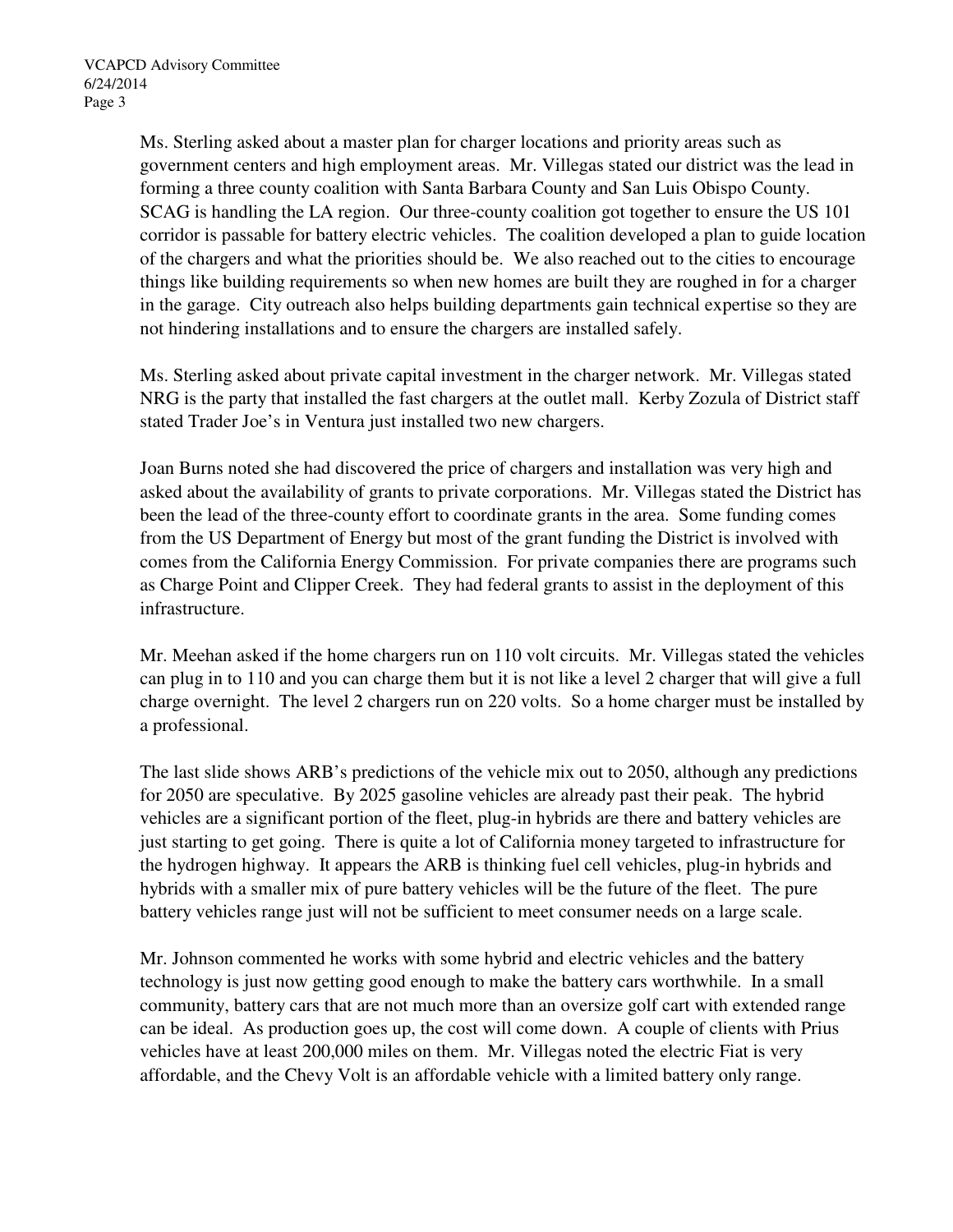Mr. Hernandez noted Harley-Davidson just announced the Live Wire electric motorcycle project, so electric drive is starting to bleed into that market as well. Ms. Burns stated Tesla has opened up their patents in an effort to help expand the market into the mainstream.

Mr. Villegas stated this is so important for the District because the stationary source control measures have already been implemented. We will be coming out with a rule covering propane/LPG distribution and transfer and it will result in significant ROC emission reductions. But it is not like the reductions obtained with the power plant rule, oil field engine rules and boiler regulations.

Mr. Wolfson noted the only things missing from our projections are the things we cannot even conceive of yet. Mr. Villegas said he told the Board that fuel cell vehicles are always 10 years away – they were 10 years away when he started with the district. Committee Member Hugh McTernan stated he rode in a fuel cell vehicle from UCLA in 1973.

Mr. George Piantka of NRG Energy, Inc. stated, in response to the earlier question about charging station location, the website evgonetwork.com has a link to a page that shows the location of charging stations. It shows six fast charge stations between Woodland Hills and Ventura. It is an NRG website.

Mr. Johnson asked if the charging stations charge fees. Mr. Villegas stated they are all set up to do so now. The District cannot provide free charging because it could be considered a gift of public funds. Different cities have set them up slightly differently. Ventura waived fees for a short period and now charges a nominal fee. Oxnard waived the fees on the charging stations downtown through this year. Some have a pin pad and credit card.

Mr. Meehan asked how many solar panels would be needed to power a charging station. Mr. Johnson noted you would need a large number of panels to generate 220 volts. Mr. Kuhn stated the solar panels could be set up to run the meter backwards until the station is used to charge a battery.

Mr. McTernan noted electric companies are looking into using cars for storage and then taking it back out of the cars. In November, California passed a law that requires achieving and maintaining at least 1.5 gigawatts of electricity storage capacity and 50% must come from private sources not the utilities. He believes Edison is proposing to have cars become part of the grid and that they can draw energy back when needed. This idea has many issues to address. He expects part of the deal is cheaper electricity for those who sign up, similar to interruptible service contracts with customers.

# II. Call to Order

Chair Pro Tem Michael Kuhn called the meeting to order at approximately 7:55 p.m.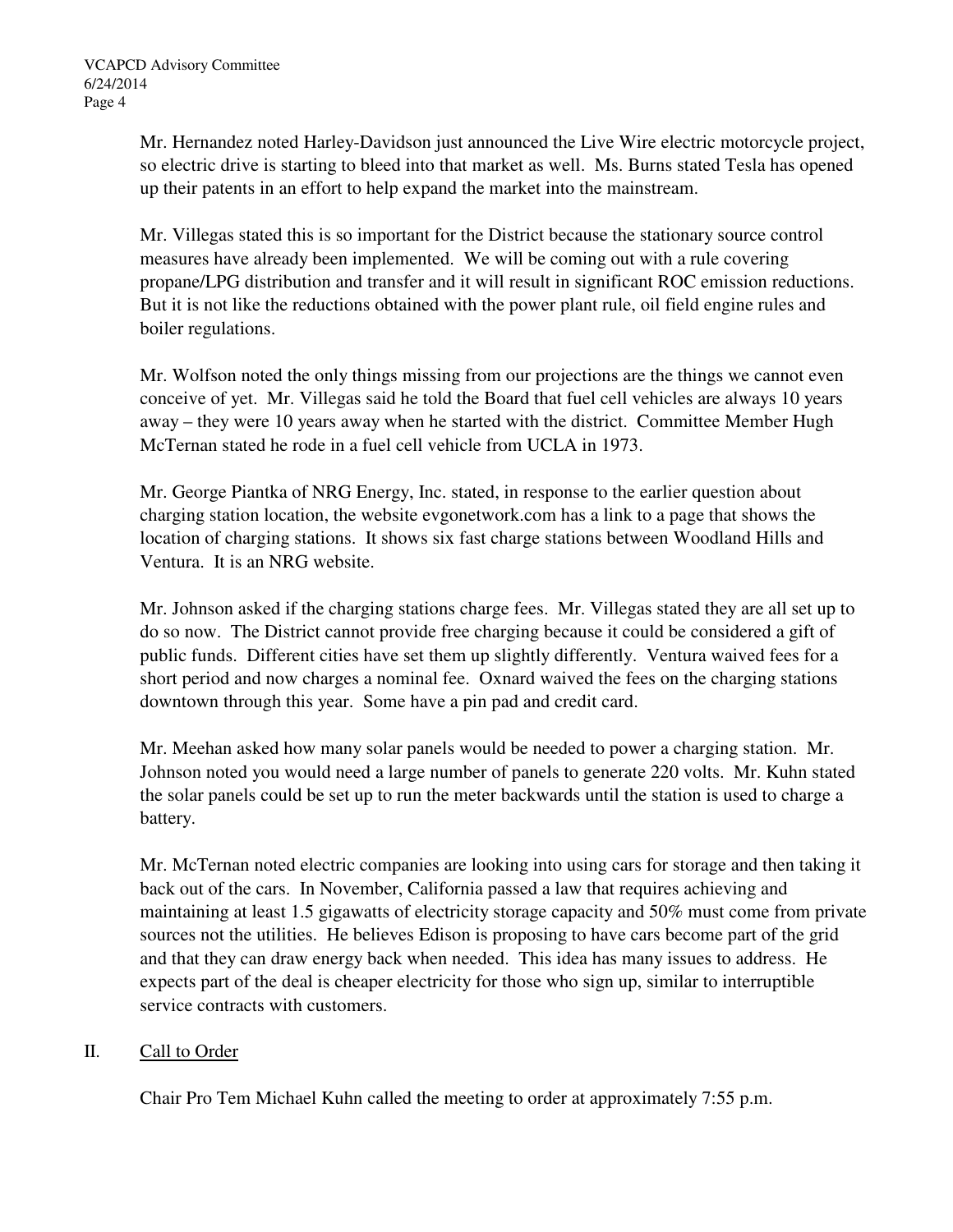VCAPCD Advisory Committee 6/24/2014 Page 5

### III. Roll Call

| Present                 |                       |
|-------------------------|-----------------------|
| Joan Burns              | Hugh McTernan         |
| Raymond Garcia          | Paul Meehan           |
| <b>Martin Hernandez</b> | Alice Sterling        |
| Randy Johnson           | Steven Wolfson        |
| Michael Kuhn            |                       |
| Thomas Lucas            |                       |
| Absent                  |                       |
| Robert Cole (excused)   | Keith Moore (excused) |
|                         |                       |

 Todd Gernheuser Lindy Moore Palmer Kim Lim (excused)

Sara Head (excused) Richard Nick (excused)

# Staff Mike Villegas Chuck Thomas Kerby Zozula Tyler Harris

Public Apeetha Jain, NRG Energy, Inc. George L. Piantka, NRG Energy, Inc.

# IV. Minutes

The minutes of the September 24, 2013 meeting were approved as drafted.

# V. Committee Comment

Committee Member Paul Meehan took this opportunity to introduce himself to the committee as a new member and stated it was good to meet all of those present. In addition, he made a statement regarding air quality and traffic control.

Mr. Meehan stated the focus of the committee has been to address point sources of air pollution such as wastewater treatment, electricity generation, landfills and small privately owned businesses. Despite those efforts, it appears that one of the main reasons the district nearly met air quality standards for ozone last year was favorable weather. He finds it obvious the number one cause of reduced air quality in Ventura County is automobile traffic. He knows the District has no authority over mobile sources, but he asks the committee to hear his statement.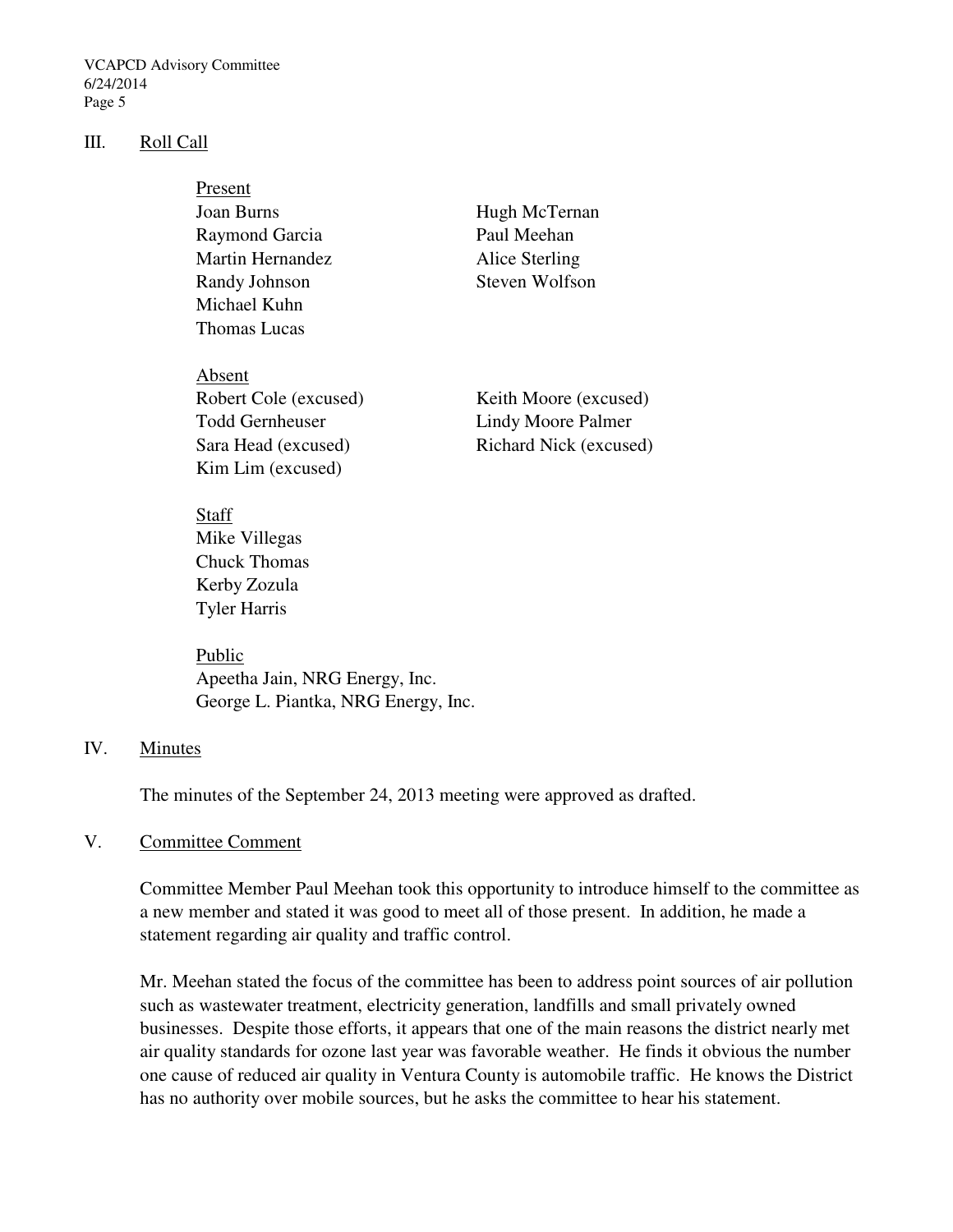Mr. Meehan stated stop and go traffic is the worst for fuel efficiency. In our cities and county there is no apparent consideration given for that in our traffic management plans. There seems to be a disconnect between traffic control and air quality. Victoria Road is an excellent example. It can take nearly 20 minutes to travel from Telegraph Road to the 101 freeway during heavy traffic due to the way the stoplights work. A car can be stopped at a red light, released as the light turns green only to be stopped again at the next light. This happens over and over again throughout the county. According to the last traffic count in 2007, as many as 47,000 cars traverse that road each day. That is a lot of emissions.

Mr. Meehan's goal is to influence this body to make recommendations to various city traffic engineers and other involved parties to try to factor air quality into their management plans and reduce stop and go traffic. The 2025 goals for vehicle emissions look good, but he is hoping we can do something a little sooner. Mr. Meehan thanked the committee for listening.

Mr. Villegas stated the District does have a transportation specialist in the planning staff. He works with the Ventura County Transportation Commission and some of the projects have been signal synchronization. So there has been some effort on this issue already. However, it might not be a major thrust on the part of District or county staff. Mr. Meehan stated if there is anything he can do to help move that forward he would.

Mr. Kuhn stated he knows in Simi Valley they have very advanced traffic control. The traffic controller knows whether cars are queued or not and when there are no cars coming or passing through. He knows one intersection he passes through frequently where the queuing lane for a left hand turn holds about 5 vehicles. During heavy traffic, there are frequent times when more than 5 vehicles are waiting to make a left turn so they block one of the through traffic lanes. They have programmed the light now so the left hand turns get the first green light. That changes as soon as they run out of cars. There still may be lots of cars waiting to make a left turn so they let the through lanes go and give an additional left turn green light to allow the additional vehicles queued in the left turn pocket to turn.

Mr. Johnson stated CalTrans usually is planning their roads for 10-15 years in the future, but cities usually are only to plan for 3-4 years out. Oxnard has used various methods of traffic management and he thinks they are doing a fairly good job. Much more traffic is moving through the cities now than the amount they were designed for originally. Measures such as reducing parking on main thoroughfares, increasing traffic lanes, timing of lights and left hand pocket increases they have done a fairly good job. It seems with the increase in gas costs, daytime traffic has been reduced.

Mr. Kuhn noted that to help traffic flow, you need controllers at each intersection. It can cost up to \$200,000 per controller so there are limits to how many you can budget for each year. As you control one intersection, traffic moves to others, causing the area that needs to be controlled to expand.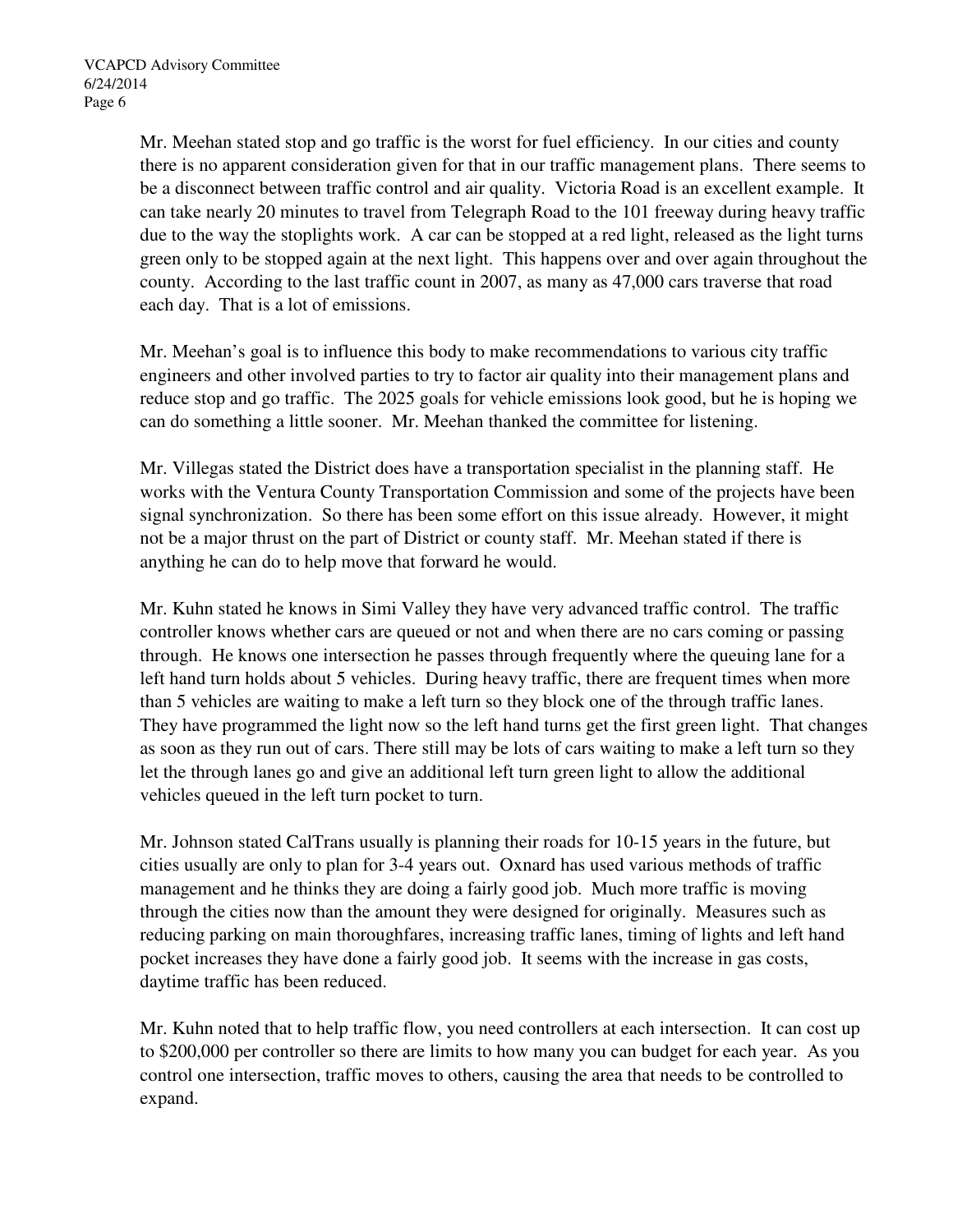Ms. Sterling noted that designers need to balance safety as well. She thinks the comments have been good and suggests creative ways to manage traffic such as roundabouts, one way streets or limited access street configurations.

Mr. Garcia stated the City of Thousand Oaks does a great job on traffic control. They make sure the lights are synchronized so fewer cars are stopping and starting. In South Lake Tahoe they will give a certain number of credits if you pay for a monitor at a stoplight to reduce the traffic congestion. He thinks it is a good point about traffic flow and air pollution, but lots of cities already put effort into traffic flow.

Mr. Johnson believes the use of monitors at stoplights is focused more on traffic flow than air quality. At the same time, the average vehicle today emits 100 times less pollution today while stopped at a light than vehicles did 20 years ago. So there can be 100 more cars stopped at a light than 20 years ago and the pollution will be the same. This issue will be addressed over time with electric and other low emission vehicles. Mr. McTernan noted that when he stops his Prius at a light the engine stops. Mr. Johnson added that electronic throttle controls allow more air in during idling so the quantity of gas coming out of the tailpipe is less each year.

Mr. Meehan stated he is happy to hear that Thousand Oaks and Simi Valley seem to have a good handle on this but Ventura and Oxnard do not. Victoria, Oxnard Blvd. and Ventura Blvd in Oxnard all seem to have stop and go where you stop at one light, go on the green and then stop at the next. It appears there are sensors in the street but they interrupt the free flow by allowing a car or two from the cross street to pass with little wait time.

Mr. Lucas stated that Victoria in Oxnard seems to flow well, with the lights timed. Mr. Johnson noted he has found the lights are timed for a speed that appears to be one or two miles per hour above the speed limit.

Mr. Kuhn stated he has observed some other communities where cross streets allow green lights on cross streets with no traffic while traffic backs up on the main thoroughfare, but that does not happen in Simi Valley. He also noted Simi Valley has a person on staff that monitors the intersections using the computer system. Mr. Kuhn used to ride a bicycle through a certain intersection that would not provide sufficient time for him to cross before the light turned red. This created a dangerous situation with cross traffic having a green light before he was out of the intersection. Mr. Kuhn contacted the traffic manager and he reprogrammed the light to provide sufficient time for a bicyclist to cross.

Ms. Sterling asked for clarification about the District staff person that works with transportation issues. She asked if this issue is something appropriate for this individual to investigate. Mr. Villegas state he has previously provided information on synchronization projects so he could definitely do it again. Mr. Meehan expressed interest in reviewing that information.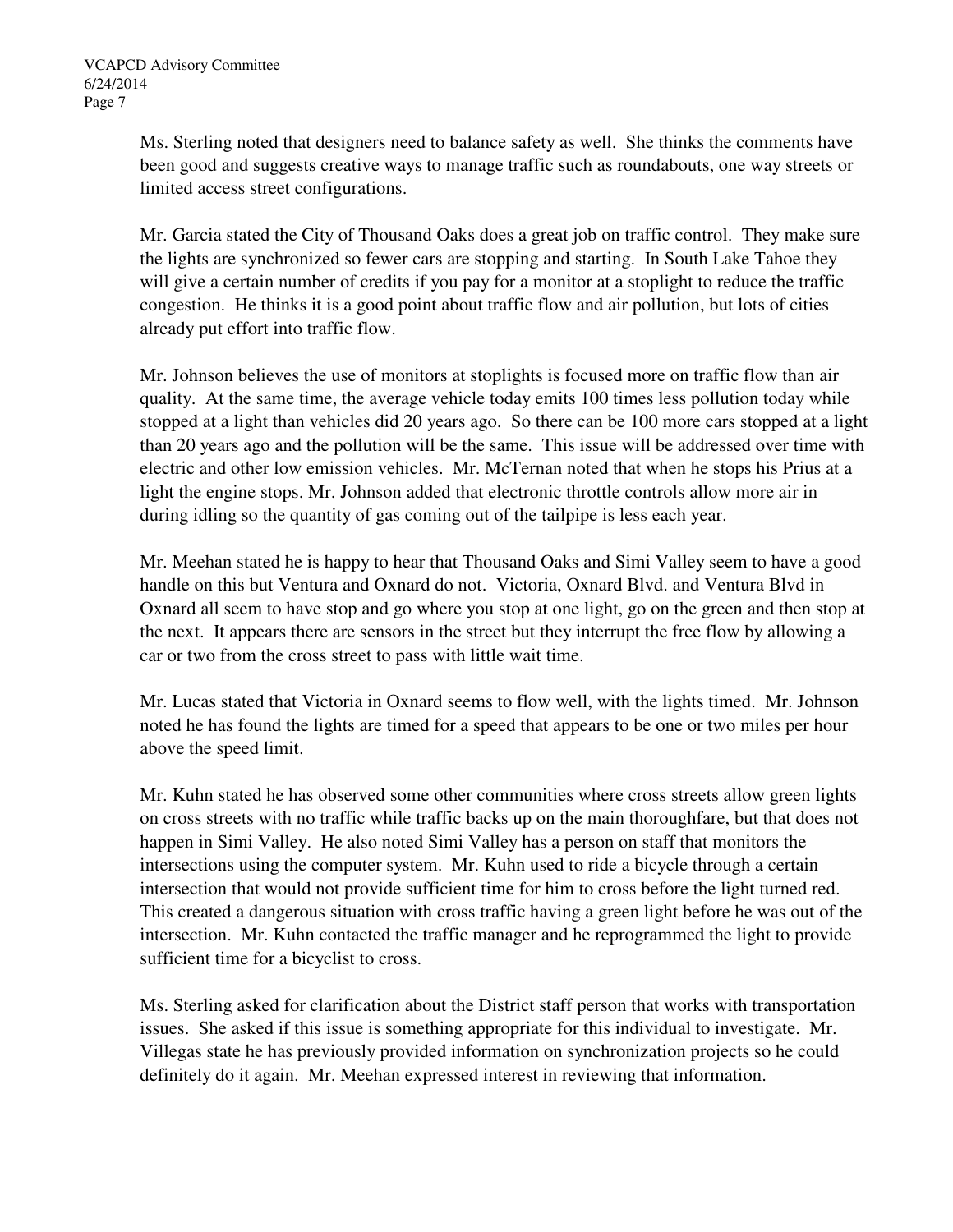VCAPCD Advisory Committee 6/24/2014 Page 8

#### VI. Chairman's Report

There was no chairman's report.

VII. Public Comment

There was no public comment.

### VIII. Old Business

There was no old business.

### IX. New Business

Proposed Amendments to Rule 26.13, New Source Review – Prevention of Significant Deterioration

Tyler Harris of the District gave a presentation of the proposed amendments to Rule 26.13, New Source Review – Prevention of Significant Deterioration (PSD). Staff is proposing to amend Rule 26.13 to address deficiencies identified by the USEPA and facilitate delegation of federal PSD permitting to the District. Notice of this Advisory Committee meeting was sent to all major sources of air pollution in the District.

Mr. Harris summarized the history of PSD permitting rules. The PSD program was initiated by the EPA in 1978 based on the Clean Air Act Amendments of 1977. The purpose of the PSD program is to protect air quality while allowing economic growth. The central provision of PSD is the requirement that new major sources and significant modifications of existing major sources be equipped with Best Available Control Technology (BACT) for all PSD pollutants. Initially, EPA did not delegate PSD permitting too many state and local air programs. The District adopted Rule 26.10 in 1991, codifying the referral of PSD permitting in the District to the EPA.

In 2010, the EPA adopted the greenhouse gas (GHG) tailoring rule to adjust the major source thresholds and apply PSD to GHG. Shortly thereafter, the EPA requested air districts adopt rules to accept delegation of PSD permitting from EPA. The District adopted Rule 26.13 in June 2011. Rule 26.10 was rescinded as part of the same board action. The original rule 26.13 was based on a model rule prepared by collaboration between EPA, ARB and CAPCOA. Lawsuits (not involving the District) required changes to the federal PSD rule. In addition, EPA determined Rule 26.13 was not sufficient as adopted to properly implement federal PSD permitting. EPA requested revisions to Rule 26.13. The proposed amendments to Rule 26.13, if approved, will allow EPA to approve a State Implementation Plan revision and delegate authority to issue federal PSD permits to the District.

Mr. Harris summarized the proposed amendments to Rule 26.13. Staff is not proposing any changes to sections A and B of the rule. Section C, identifies the federal rule section, 40 CFR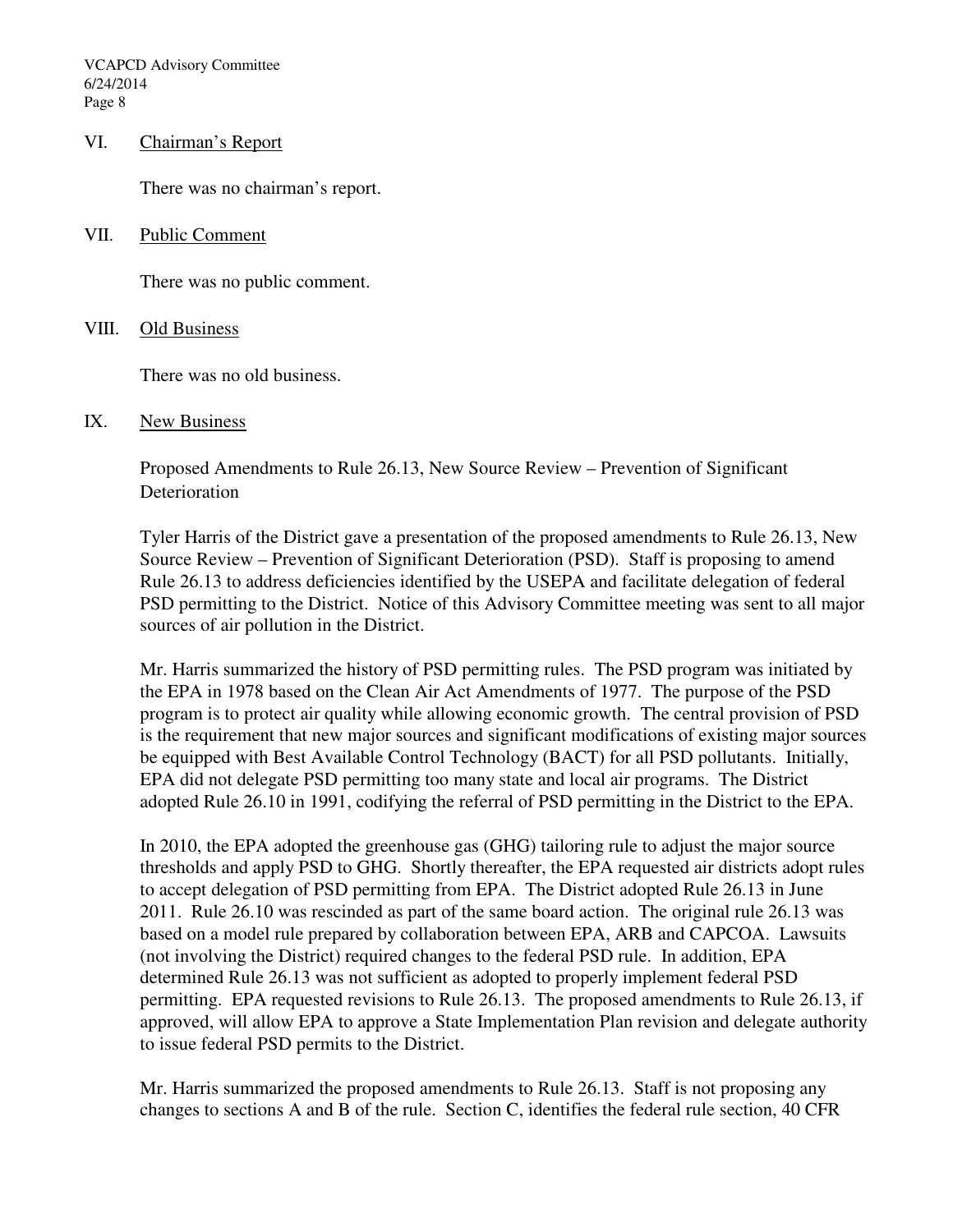Part 52.21 that will be incorporated and specifies exclusions and clarifications. Staff has specified July 1, 2014 to identify the print edition of the CFR that contains the official text of the incorporated rule.

In section D staff is proposing to add four new sections including requirements for District notifications to EPA, completeness determinations, excluding GHG from monitoring and modeling requirements, and options for PSD permitting of electric power generation projects.

Staff proposes to delete the current text of Section E which referred to Rule 26.7. The proposed new content of Section E requires the following within one year of complete application – preliminary determination, public and specific interested party notifications, public hearing requirements, consideration of all public input and a final determination whether to approve or deny the permit application.

On June 12, after the Advisory Committee packet had been mailed, staff received comments from EPA on the draft revisions by email. Two of the originally proposed revisions are no longer necessary because EPA has made the specified changes to the CFR based on the court decisions. Staff made the changes in the proposed revised rule as recommended in EPA's comments.

Mr. Harris discussed PSD applicability thresholds. Any source that has direct potential emissions (not including fugitive emissions) of 250 tons per year of a PSD pollutant or 100,000 tons per year of GHG is considered a major source. For certain named sources, those on a list in 40 CFR Part 52.21, the major source threshold is 100 tons per year and it includes fugitive emissions (for non-GHG pollutants). If a source is already considered major, the PSD threshold is significantly lower – a net increase of 40 tons per year (tpy) of most pollutants, 15 tpy of PM10, 10 tpy of PM2.5 and 75,000 tpy CO2e (see also table in staff report).

Mr. Harris presented a table of existing major sources of PSD pollutants in Ventura County and discussed the sources that would be affected by the proposed rule amendments. Approximately one third of the major sources of PSD pollutants in the District are electricity generation. Any new source that will be a major source of PSD pollutants or project that would be considered major by itself will require a PSD permit. Any modification of an existing major source where the net emissions increase exceeds the modification threshold listed in the staff report requires a PSD permit. Most industries where this is likely to occur are familiar with PSD regulations and tend to prefer local or state control of PSD permits due to better responsiveness of state and local agencies when compared to EPA.

Ms. Sterling asked about a definition of the word "source" in this rule. Mr. Zozula stated the word source refers to "stationary source" which is defined in the District's definitions rule, Rule 2. Stationary source is defined as a building or facility that emits air pollutants that are located on contiguous properties. There is debate over when facilities should be considered a single source, such as a coal mine next to a power plant. Factors include how much coal goes to the power plant versus how much is sold, and it gets quite complicated. Practically speaking for Ventura County, the source is a piece of land with equipment on it.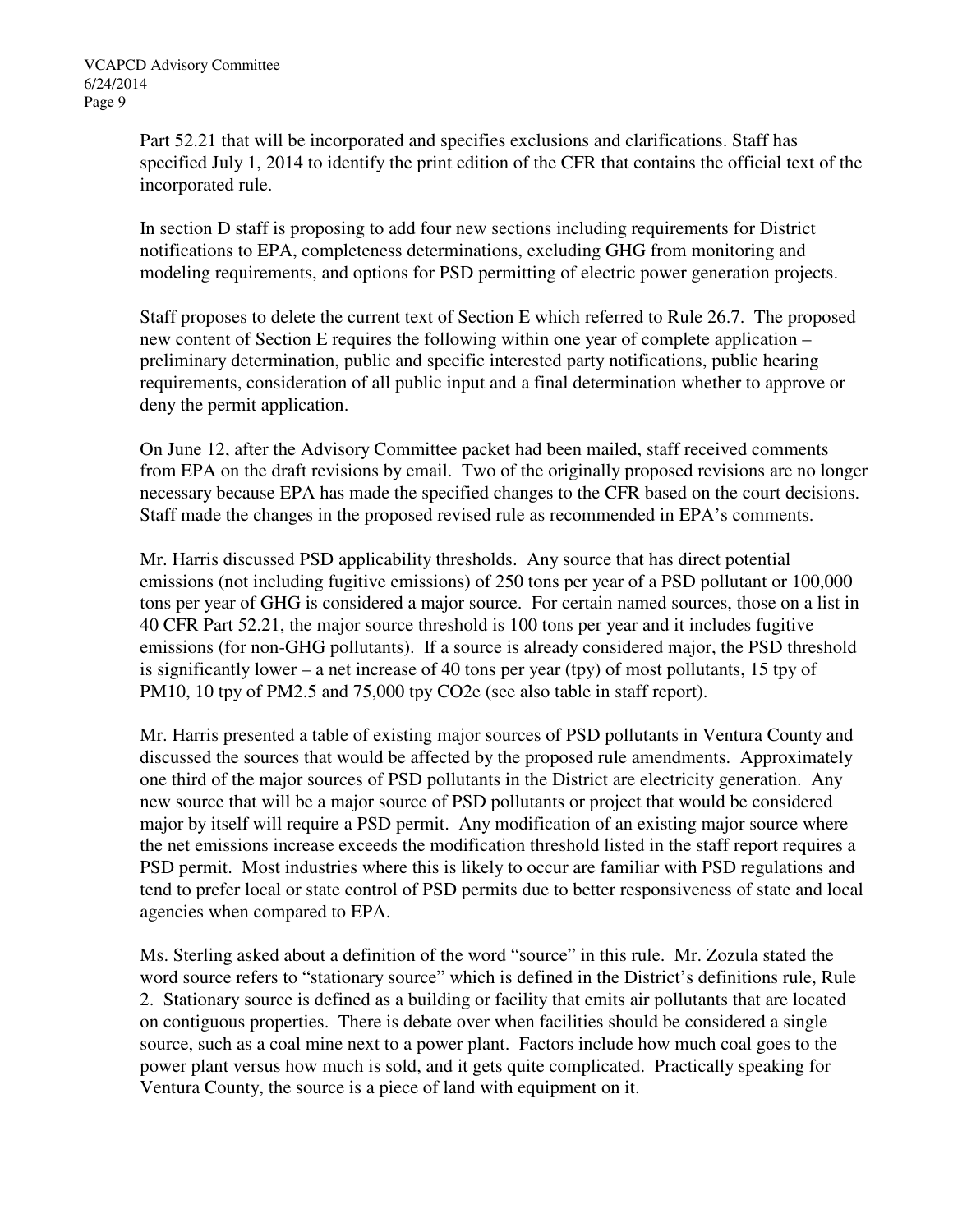Rule 23 lists equipment that needs permits and equipment that does not need permits. Rule 23 lists what equipment needs a permit, and the Rule 2 source definition draws a circle around the equipment. Add up all of the emissions from the various pieces of equipment and that is the source.

Since PSD is a pre-construction permit program, the proposed revisions only matter to future projects. If we look into our crystal ball, we see a few potential projects on the horizon that will likely be subject to PSD if they actually happen. All of them are electricity generation projects and will likely only be subject to PSD for greenhouse gases. Due to the recent Supreme Court ruling, we are not sure if such sources will be subject to PSD. Available cost-effective controls will likely keep  $NO<sub>2</sub>$  and CO emissions below major source thresholds. Otherwise, staff believes it is unlikely the District will receive a PSD permit application in the foreseeable future.

Mr. Harris discussed the expected impacts of the proposed rule amendments. Most impacts will likely be beneficial to regulated community. Industry generally prefers to deal with local agencies rather than EPA because local agencies are more responsive, it is easier to meet directly with engineering staff and permits are usually issued faster.

The proposed rule amendments will allow a source to submit a single application rather than a PSD application to EPA and an Authority to Construct (ATC) application to the District. A single application reduces paperwork and eliminates need to coordinate with two agencies. The rule amendments also allow the District to implement PSD requirements through the Determination of Compliance process for new projects regulated by the California Energy Commission.

Fees might increase, but increase will be incremental since an ATC is required regardless of PSD permitting authority. A District BACT analysis is already required for the ATC. However, any District time spent on modeling will be subject to Rule 42 fees. This is where the majority of the fee increase will occur. Since GHG are not subject to modeling, if the project is only subject to PSD for GHG the increase in cost will likely be negligible.

A committee member asked about the expected fees for a PSD permit. Mr. Harris stated the fees for a PSD permit could range from \$15,000 to \$150,000 for permit processing. If modeling is required, that would be when the fees would be on the higher end. But since the District would issue an authority to construct for any PSD project submitted to EPA, some of the fees would be applicable anyway. If modeling is required, the fee increase could be up to \$60,000 or more to process the permit because modeling is time intensive.

Mr. Zozula stated the fees are very hard to predict since PSD projects often go through lots of public hearings where there is no control over time needed. Public hearings and response to comments can be time consuming and result in high fees for permit processing. For any project that would trigger PSD, the permitting fees would likely be insignificant to the cost of the project. The range of fees reflects the man-hours it would take to process the permit application. Mr. Zozula stated that a colleague in San Diego said a PSD project took 1,000 hours of staff time to issue a permit for a new power plant. The district bills the applicant for the time spent on the permit review at a rate of \$120 per hour.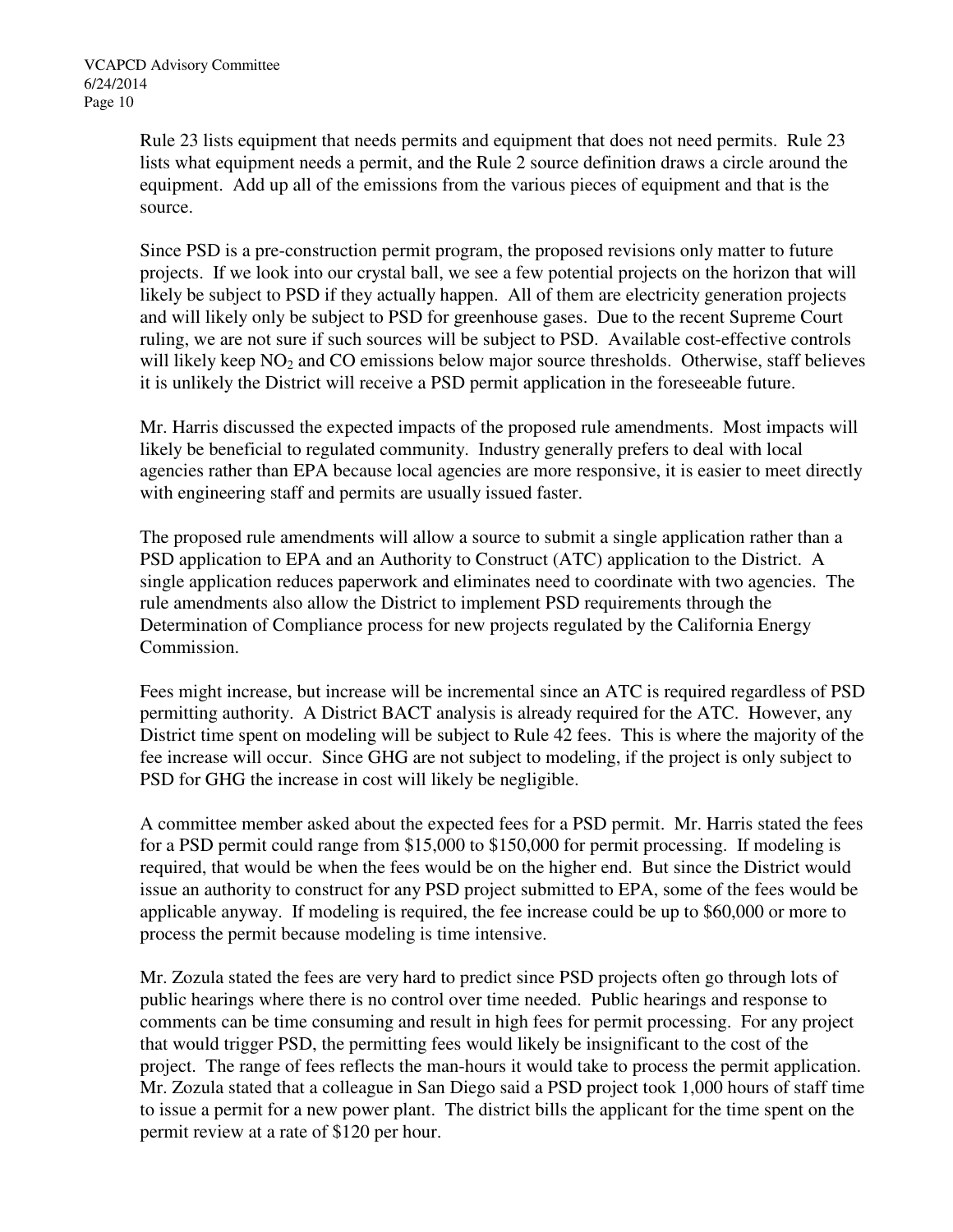Mr. Villegas stated there is another advantage to having the District prepare PSD permits. Electrical power generation projects are often controversial. If the EPA does the permit, if there is an appeal about whether the permit was properly issued it goes through their Environmental Appeals Board. That process can take years to get an answer. Whereas if an appeal goes through the District hearing board, you can have your answer in months. When you are talking about the cost of a power plant, \$100,000 in permit fees is nothing against waiting an extra year for an EPA appeal. It is the sunk cost of the investment that is important. The only avenue of appeal after the District hearing board is the courts.

Mr. Harris summarized the presentation. The proposed rule amendments correct deficiencies in Rule 26.13 identified by EPA. They facilitate delegation of PSD permitting authority from EPA to the District. The rule is applicable to construction of future major sources or significant modifications of existing major sources and the amendments will allow a source to submit a single permit application to the District instead of a PSD application to EPA and a District ATC application. There is a potential incremental increase in permit fees.

Ms. Sterling asked about bullet point number 2 in the executive summary of the staff report. She noted there is an EPA guidance document that came out May 14, 2014. Does the permit modeling guidance document apply to the PM2.5 modeling and the removal of the *de minimis* level for modeling? Mr. Harris responded that the amendment discussed in that bullet point is one of the changes EPA stated were no longer necessary in their email of June 12, 2014. EPA has changed the CFR. The result of the Sierra Club vs. EPA lawsuit was the vacatur of the  $PM<sub>2.5</sub>$ *de minimis* level. EPA has since modified the CFR to state there is no *de minimis* level for  $PM<sub>2.5</sub>$ . Mr. Zozula stated the court ruling eliminated the de minimis level below which modeling would not be required. Therefore, any increase in PM2.5 would require modeling and it would be conducted in accordance with the most recent guidance.

A committee member asked about the levels in Table 1, and whether they are in addition to the existing emissions. Mr. Harris stated Table 1 lists thresholds for modifications at an existing major source. The net emissions increase from a project must be above the thresholds listed in Table 1. So if a project will emit 150 tons of NOx, but last year the source shut down a process that emitted 120 tons of NOx, the net is only 30 tons so they would not require a PSD permit. Mr. Zozula stated if any of the sources listed in Table 2 have a new project for the same pollutant that exceeds the table 1 rates the project would be subject to PSD. If an increase at an existing major source is over the threshold it would require a PSD permit.

A committee member asked if the peaker plant required a PSD permit. Mr. Zozula stated the peaker plant had very low emissions. Also, since the peaker plant was Edison, the stationary source question was pertinent because the peaker and the adjacent power plant are two stationary sources due to different owners. The peaker plant only emits 4 tons of NOx, so it is tiny because it does not operate very much. Had it been the same company, it would still not be subject to PSD because the emissions increase was small.

Mr. Meehan noted that the staff report states the proposed amendments are administrative in nature and will not affect the content or cost of PSD permits because the requirements mirror the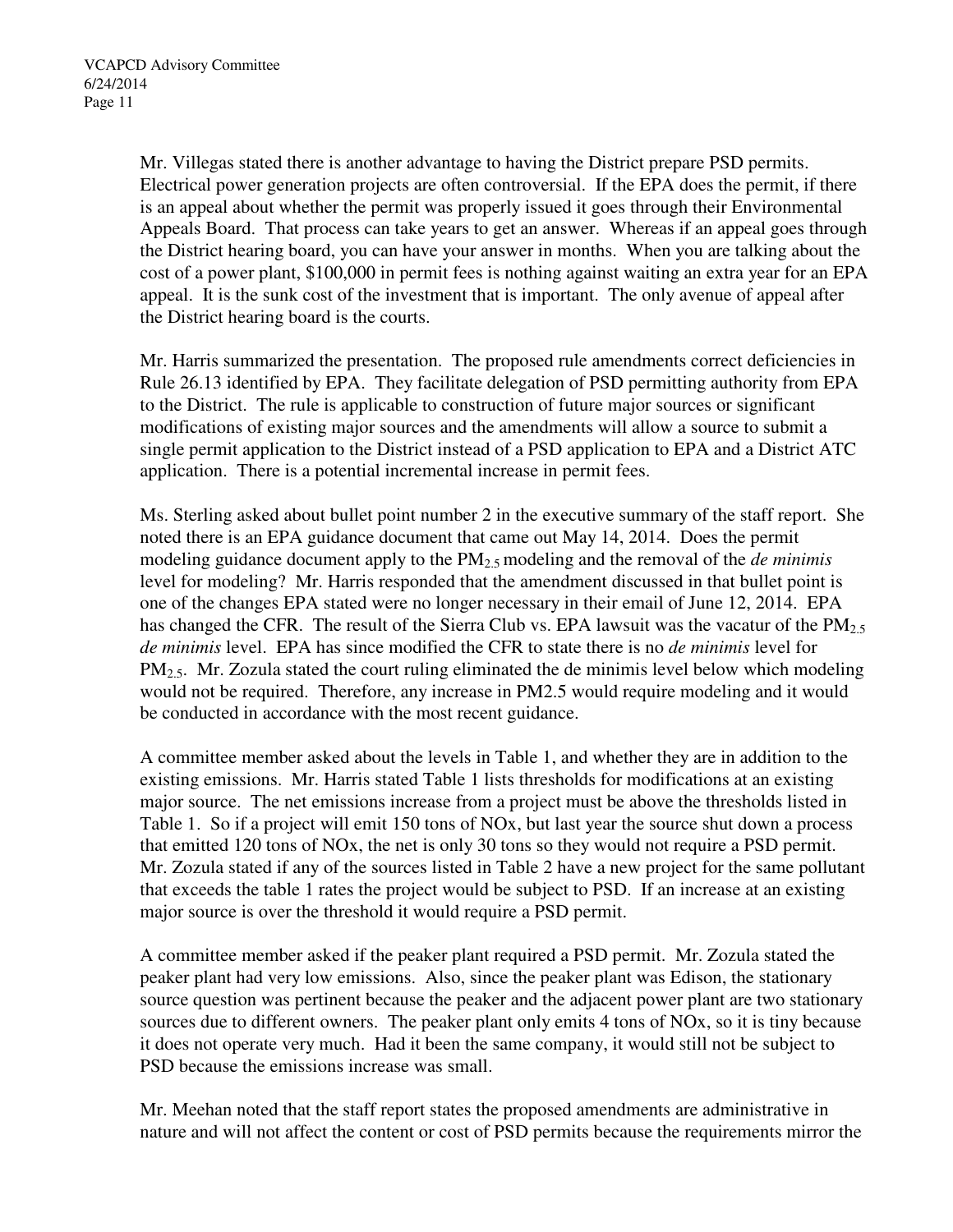current EPA PSD program. But if the EPA does not charge fees for their permits but the District does, that is a major effect on the cost. Mr. Harris responded that if the District received a PSD permit application today, the project would also require a District ATC and the District would charge fees for that permit. The fee increase may be incremental unless the District must do modeling. That is the only time fees would increase significantly.

Mr. Zozula provided additional explanation for the reason for the EPA's request to delegate PSD permitting to state and local districts. When EPA applied PSD to GHG, they expected a flood of PSD applications. EPA does not have the staff to handle it. In California, the major air districts such as South Coast, Bay Area and San Joaquin Valley all have their own PSD permit programs with dedicated engineering staff. EPA did the PSD permits for the other counties without PSD programs. He believes EPA only received a handful of PSD applications for California in the last 3-4 years. It was very difficult for sources when they required a permit from EPA and the local district. EPA was not charging fees, but sources were paying consultants a lot of money to prepare the application for EPA and respond to EPA's comments.

This rule amendment will allow the source to prepare one application for one agency. Many of the requirements are the same. The District already has a new source review rule that requires BACT. If a source does a BACT analysis for us, they also have to duplicate the BACT analysis for EPA PSD permitting. The conclusion might be the same, but there is the cost of duplication of effort. In the end, it might or might not cost a little more due to the District permitting fees.

Mr. Zozula continued stating now that GHG are no longer a pollutant with a PSD threshold, the flood of PSD applications may not come in. But if we do have a big power plant, even though GHG would not trigger PSD the project might hit it because of carbon monoxide. Since power generation is one of the 28 named sources, the threshold for CO is 100 tons per year. With modern catalysts, they might be able to keep CO emissions below 100 tons.

A committee member asked about the history and the statement in the staff report that the District has never issued a PSD permit in the history of the program. Mr. Zozula stated the District has never been delegated authority so we have never issued a PSD permit. In the late 1970's or early 1980's, EPA issued a few PSD permits, but the District has never issued one. Since Rule 26.10 was adopted in 1991, EPA has not issued a PSD permit in the District either. This is because if a source needs a PSD permit, it also needs an ATC from the District. The project would be subject to our Rule 26 which requires BACT and emission offsets. So to be a PSD source, it would emit a lot of NOx, probably 100 or 200 tons. We do not even have that much in our bank.

Ventura County is not a heavy industrial community anyway, so it is unlikely we will have another Procter & Gamble or 3M. Facilities like that are too big for the county's infrastructure. EPA issued a few PSD permits decades ago. The old Rocketdyne facility had a PSD permit issued around 1979.

Mr. Meehan asked about the exclusion of GHG, since in Table 1 GHG are listed at the bottom but many of the substances in the table are also greenhouse gases themselves. He asked if the GHG is broken out somewhere or how is it quantified. Mr. Harris responded that the GHG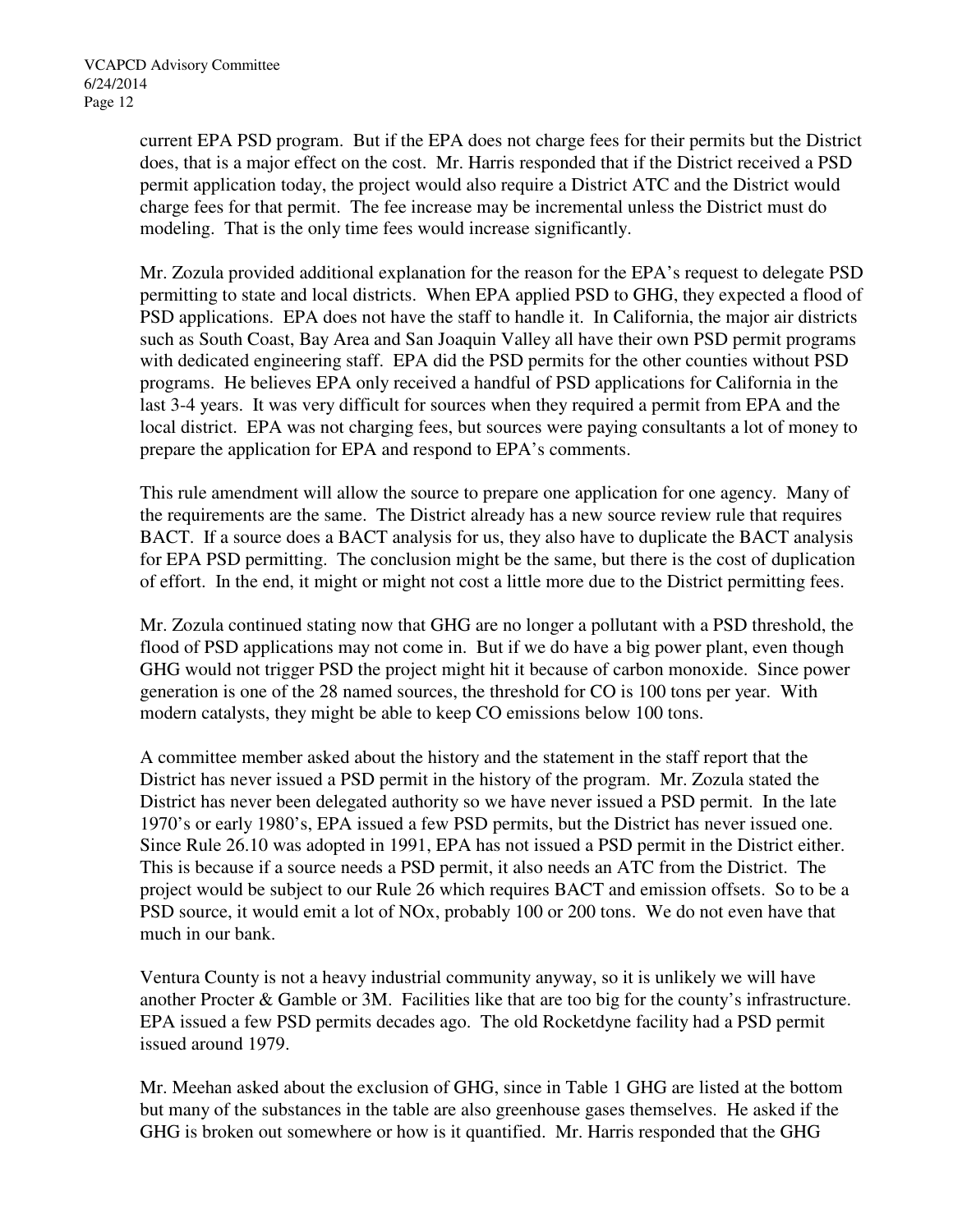category at the bottom of Table 1 refers to the specific list of GHG listed by EPA. EPA regulations apply to a specific list of six gases and they are not otherwise listed in Table 1. Due to the Supreme Court ruling, the references to GHG in this rule revision will likely change. The staff report will be revised accordingly once EPA provides guidance. Mr. Zozula stated EPA Region 9 already stated they would let the District know what the court ruling means.

A committee member asked if the changes in EPA regulation of GHG will be covered because the rule is incorporated by reference. Mr. Harris responded that since the incorporation by reference will refer to a specific date for the published CFR, any subsequent changes will not be incorporated in the District rule. The District will either need to revise the rule again to change the date of the incorporated CFR, or wait until the EPA revises the CFR in response to this court ruling before taking the rule to the Board. Mr. Villegas stated we may hold off on the Board date depending on the guidance received from EPA.

Mr. Zozula pointed out that the proposed EPA regulations covering power plant GHG emissions were upheld by the Supreme Court. Therefore, EPA is allowed to regulate GHG directly through rulemakings, but not through the PSD program with specific thresholds.

Mr. Meehan asked how the elimination of GHG from the PSD program will affect the achievement of the goals of PSD. He stated removal of GHG seems to conflict with those goals. Mr. Harris responded that it was the Supreme Court ruling that affects the status of GHG as a PSD pollutant and we have no control over that. Mr. Zozula stated the Supreme Court ruling affirmed EPA's authority to regulate GHG through direct regulations such as vehicle standards and the recently proposed power plant rules. The power plant rules will capture approximately 80% of GHG emissions from US stationary sources.

Mr. Harris stated that the Supreme Court ruling negated the EPA tailoring rule, which attempted to raise the PSD threshold for GHG. The Clean Air Act contains the major source pollutant thresholds of 250 tpy and 100 tpy. The court ruled that EPA cannot change those thresholds through a regulation. If a GHG source would be subject to PSD at 250 tons per year, there would be thousands of PSD applications every year because small boilers at high schools would emit over 250 tons per year of GHG. Regulating GHG at the statutory thresholds for PSD is absurd. EPA attempted to rationalize PSD for GHG by raising the thresholds but the court vacated that rule.

Mr. Meehan stated that adding a definition of GHG to the staff report would be helpful. Mr. Harris responded that this rule amendment was expected to be administrative and noncontroversial, so he attempted to keep the staff report concise. The GHG definition will be added along with other changes required to address the Supreme Court ruling.

Committee Member Raymond Garcia made a motion to recommend the Board adopt the proposed amendments to Rule 26.13. Committee Member Martin Hernandez seconded the motion. Chair Pro Tem Kuhn requested any additional discussion. Hearing none, he called the question for a vote. The vote was unanimous in favor of the motion so the motion carried.